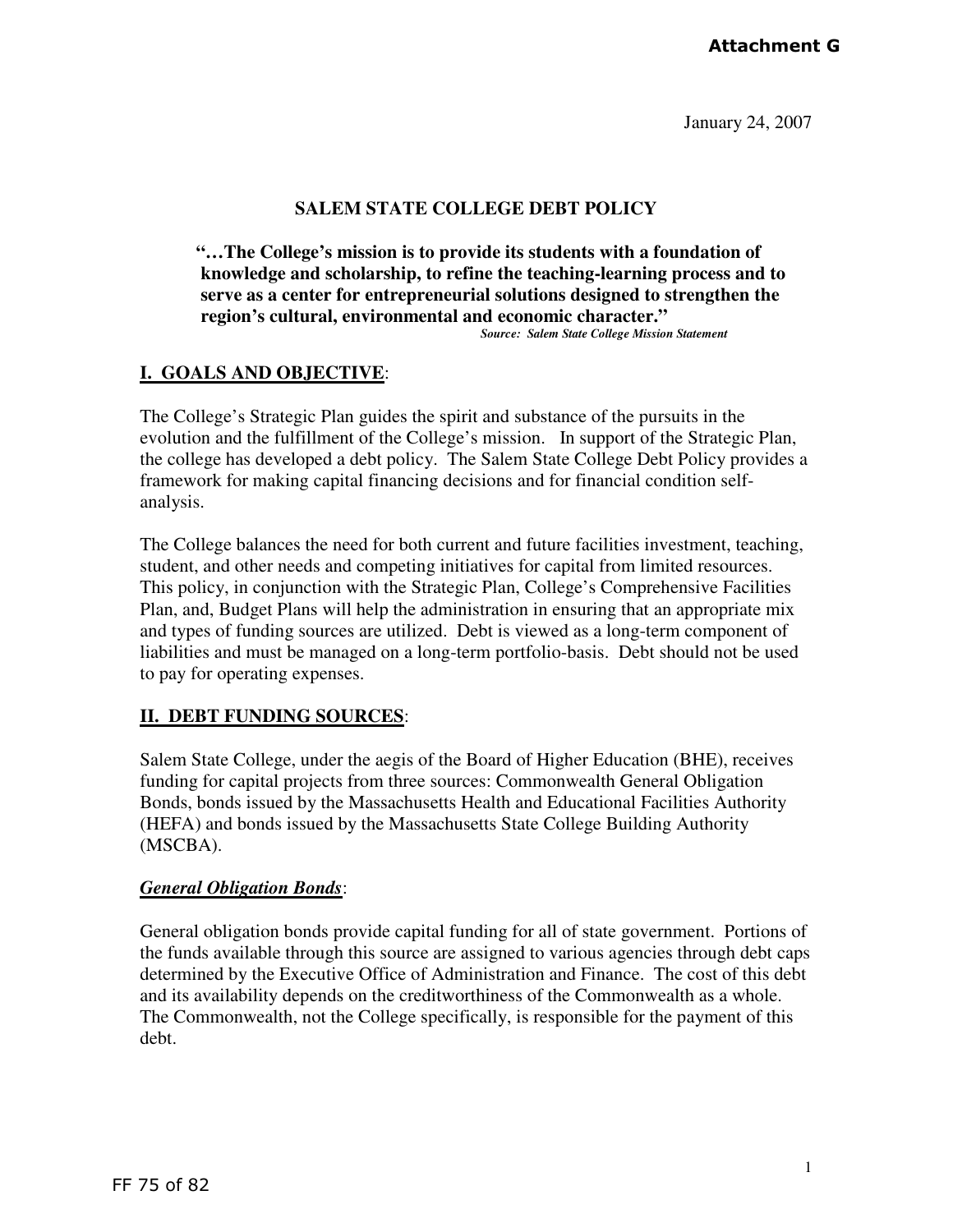## *HEFA and MSCBA*:

HEFA and MSCBA debt is issued by quasi-public authorities for specific types of capital projects and are paid for via dedicated revenue streams. HEFA states its mandate as providing financing or refinancing for any capital project related to the "primary charitable purpose" of an institution. The MSCBA issues debt to finance student activity and residential buildings. The cost and availability of HEFA and MSCBA debt depends on the creditworthiness of the individual college for which a project is being financed.

## *Capital leases:*

Whenever feasible, Salem State College will use the Commonwealth of Massachusetts Equipment Lease-Purchase (TELP), Massachusetts Higher Education Consortium (MHEC) leases and other viable leasing mechanisms within the Commonwealth's rules and regulations.

## *Alternative Financing*:

The College will work closely with the Board of Higher Education, various state or federal agencies, and other State Colleges to explore and/or develop other potential debt financing vehicles.

# **III. GENERAL DEBT POLICY**:

 In the case of General Obligation Bonds, Salem State College contributes to the credit of the commonwealth as part of the greater whole. It is with HEFA and MSCBA funding that a debt policy most directly affects Salem State College's ability to acquire and manage debt. Because these sources of funding are backed ultimately by the institution using the funds, the success of a HEFA or MSCBA bond issue is closely related to the College's fiscal performance and overall management.

This policy, as approved by Salem State College Board of Trustees, plays a role in providing the College with possible sources of financing outside of the General Obligation, HEFA and MEFA bonding. The presence of a debt policy demonstrates a level of readiness and competency regarding the use of debt that makes a case for allowing Salem State College to take advantage of other opportunities. A copy of Salem State College Debt Policy, as approved by the College's Board of Trustees, will be filed for reference purposes with the Board of Higher Education.

# **IV. QUALIFIED PROJECTS**:

Debt financing may only be used to finance those projects that have been approved by Salem State College Board of Trustees, and, as appropriate, have been reviewed and approved by the Board of Higher Education and other State or Federal agencies as required.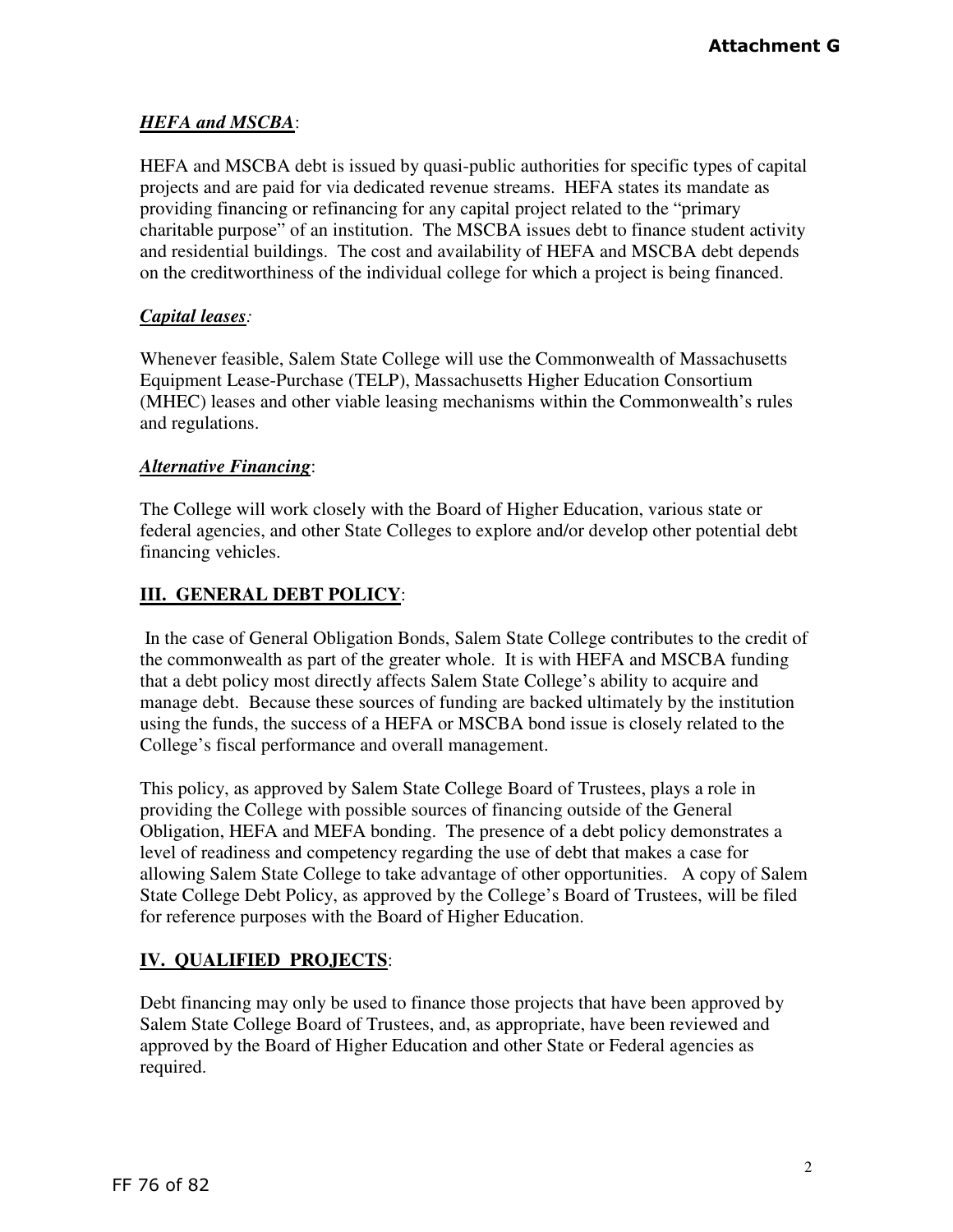## **V. FINANCIAL FEASIBILITY AND REVIEW**:

Before the College starts considering using debt to finance all or part of a project, it must complete a financial feasibility study. The study should include the various sources of funding and use of expendable assets to the extent necessary to minimize borrowing to an acceptable level as approved by the College's Board of Trustees. The study must take into account how the College will make debt service payments. In addition, it must have a contingency plan for how to make debt service payments if the assumptions used in determining feasibility do not prove true.

The financial feasibility study must demonstrate the College's ability to assume debt. Actual and pro forma financial ratios can signal whether an institution is operating within appropriate financial bounds. Although, other ratios may also be used, these primary financial ratios as recommended by the Board of Higher Education are:

#### *Viability Ratio*

This ratio measures the availability of expendable net assets to pay off long term debt. A ratio of 1.0 or higher indicates an institution has sufficient net assets to satisfy debt requirements.

Ratio = Expendable Net Assets/Long-Term Debt

## *Debt Burden Ratio*

This ratio expresses annual debt service payments as a percent of total expenses. It measures an institution's ability to repay debt service on all outstanding debt and its impact on the institution's overall budget.

Ratio = Annual Debt Service/Total Expenses

As a general guideline, it is believed that if more than 5% of an institution's budget were devoted to debt service, that institution's flexibility to devote its resources to other needs would be compromised. It is understood that rising expenses could make this ratio seem more attractive, though misleading, and is evaluated in conjunction with an institution's income statement.

#### *Primary Reserve ratio*

This ratio provides a snapshot of an institution's financial strength and flexibility. The ratio indicates how long the college could operate using expendable reserves without relying on additional new assets generated by operations. Trend analysis indicates whether an institution has increased its net worth in proportion to its rate of growth. A negative or decreasing trend indicates a weakening financial condition.

Ratio = Unrestricted & Expendable Net Assets / Total Operating Expenses